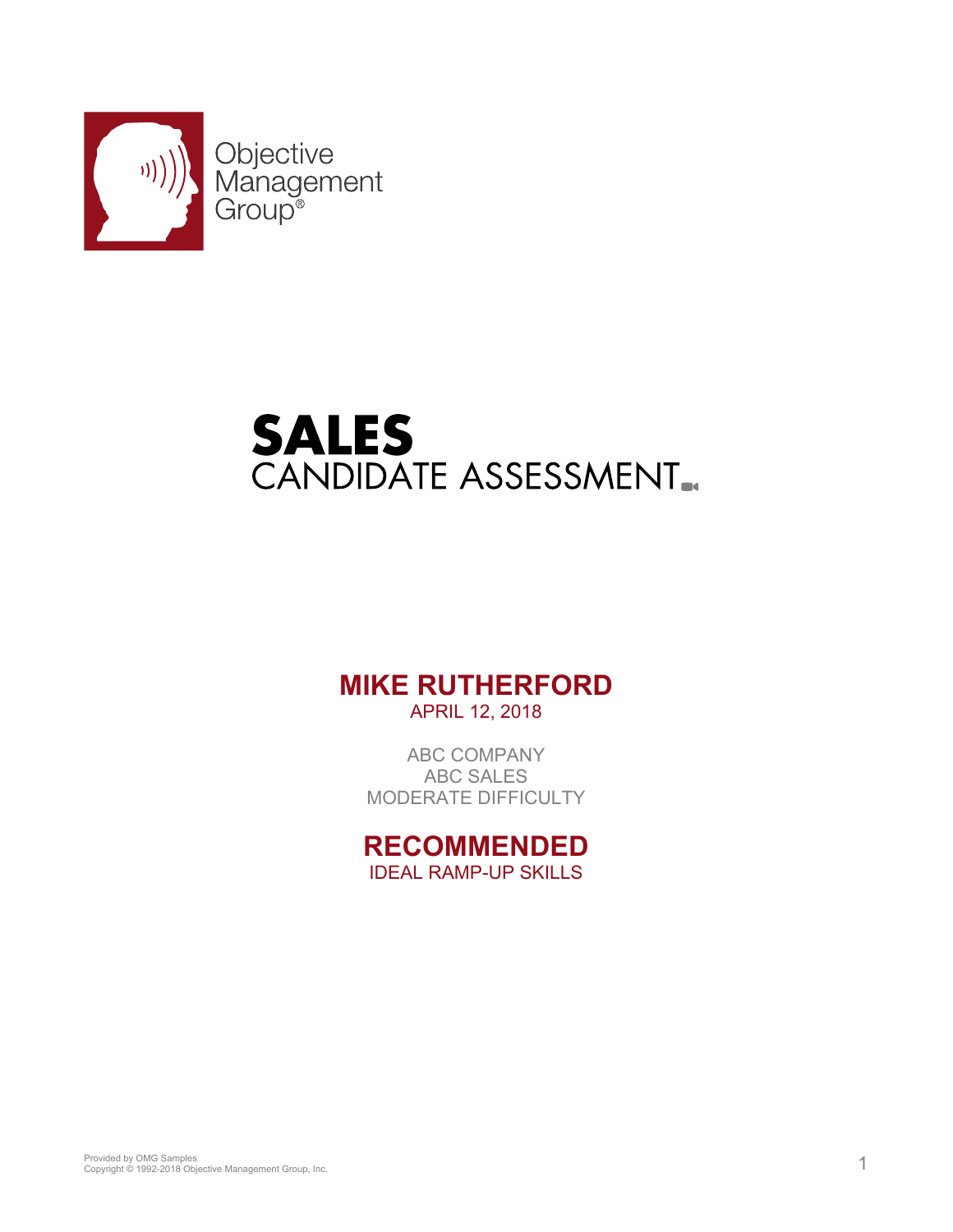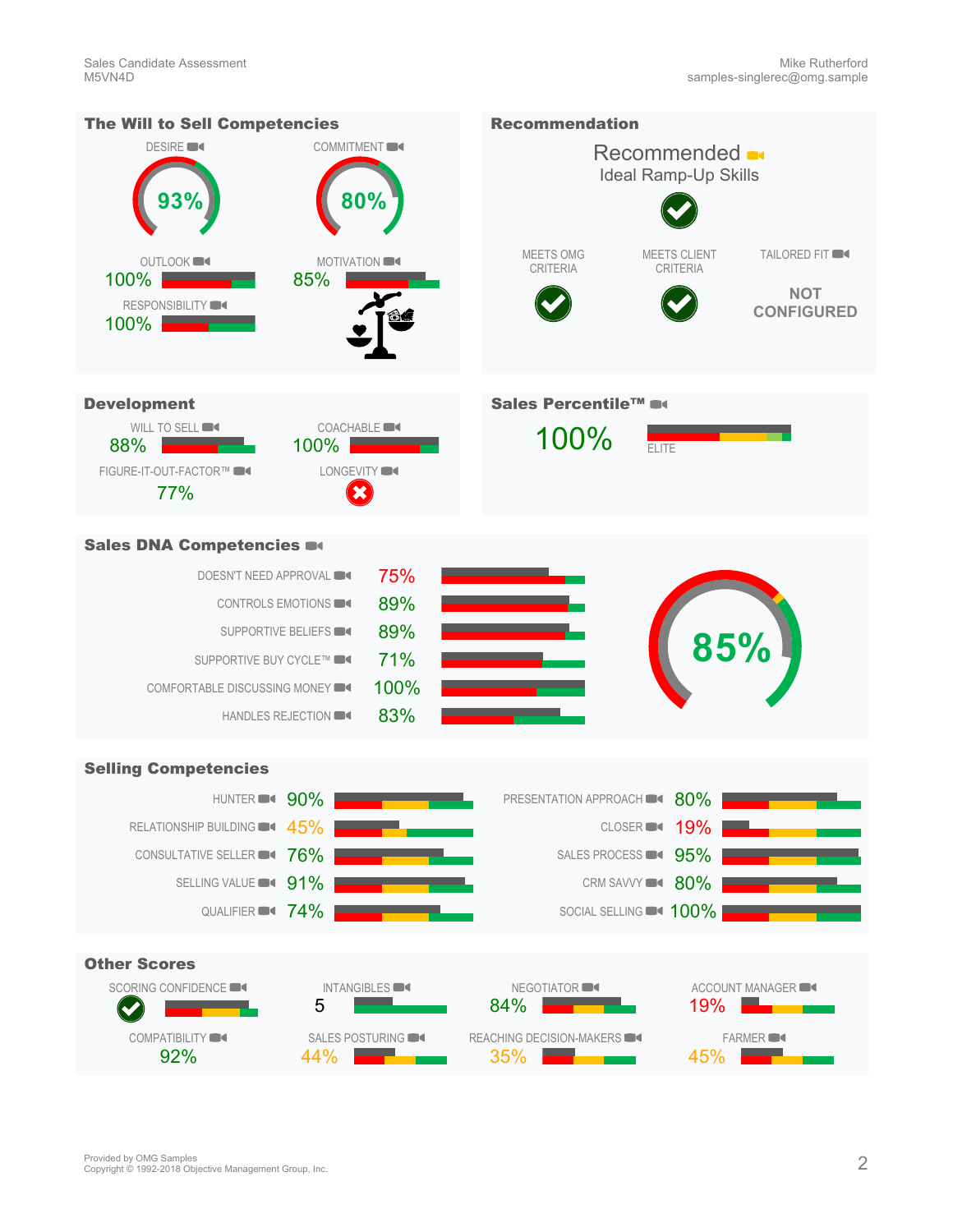This assessment focuses on the likelihood of Mike's sales success in this particular selling role at your company. We also suggest whether Mike has strong Will to Sell and is coachable, and provide guidance as to the areas in which Mike may require help during the onboarding process. While this is an important component of the selection process, it is only one component. This assessment does not measure intelligence, technical knowledge, self-presentation, or appearance. This is not a personality test or a behavioral styles assessment. While assessments of that nature are perfectly well designed for general employment purposes, they are not predictive of sales success and we do not recommend their use in the sales selection process. Our assessment will uncover sales issues that were likely hidden from view, even in a fairly comprehensive series of interviews. Therefore, our recommendations should be considered accordingly. Explanations for most of the findings can be found on our website. [http://OMGQLink.com/findings](http://omgqlink.com/findings)

### *DO WE RECOMMEND YOU INTERVIEW MIKE?*

Mike is recommended for an interview because Mike meets OMG's requirements as well as all of the requirements from your role specification.

Even when a candidate is recommended or worthy of an interview, it is critical that you have a formal ramp up plan, strong sales management and success measurements that ensures the success of all new hires. Make sure that Mike is willing to overcome the need for approval.

**Requirements**

| Meets OMG Criteria                                     |  |
|--------------------------------------------------------|--|
| Will to Sell                                           |  |
| Meets minimum Sales DNA of 68% for<br>difficulty level |  |
| Meets Client Criteria                                  |  |
| Value seller                                           |  |
| Will hunt for new business                             |  |
| Entrepreneurial seller                                 |  |
| Recommendation                                         |  |

#### **Intangibles**

We were able to identify the existence of the following intangibles.

#### <span id="page-2-0"></span>**Intangible**

| <b>Winning Personality</b>                |   |
|-------------------------------------------|---|
| <b>Industry Expert</b>                    |   |
| Provides Award-Level Service              |   |
| Extremely Well-Liked / Loved              |   |
| <b>Extremely Well-Known</b>               |   |
| Been in the Industry for Decades          |   |
| Huge Book of Renewal Business             |   |
| Lives Off of an Endless Number of Quality |   |
| Referrals                                 |   |
| Recipient of the Most Company Leads       |   |
| Has the Best Territory                    |   |
| Has the Biggest Customers or Clients      |   |
| Has the Best Customers or Clients         |   |
|                                           | 5 |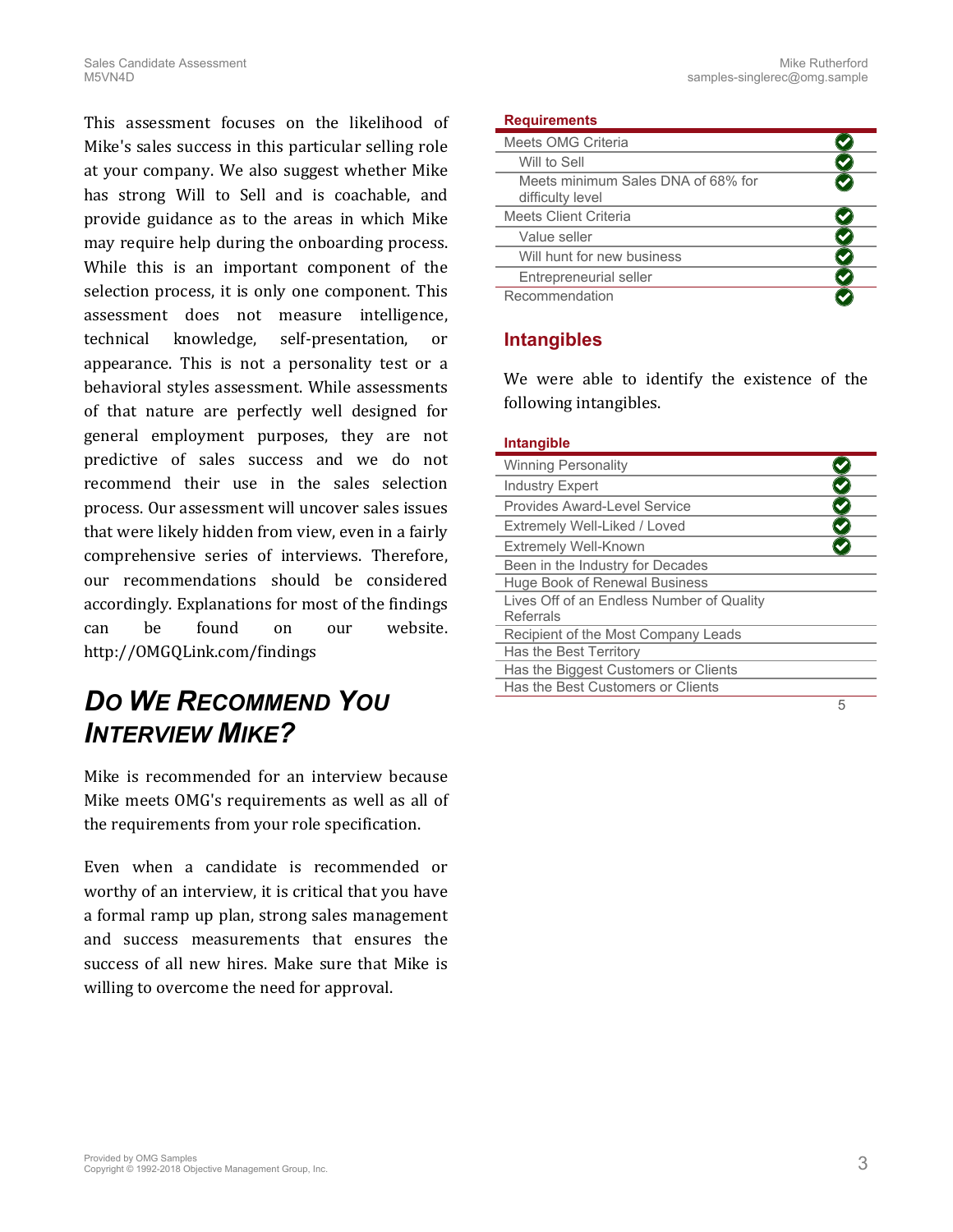### *HOW CONFIDENT ARE WE IN OUR RECOMMENDATION?*

One of the questions that clients sometimes ask is, "Can I trust that Mike didn't 'fool the test'?" Despite a predictive validity in the 95 percent range, clients often wonder if their candidate falls into that scary 5% range. Our Scoring Confidence should help you determine whether or not you can trust the honesty and consistency of Mike's answers. Each candidate is assigned a confidence rating of High Confidence, Moderate Confidence, Low Confidence, or No Confidence, based on how he or she answered the questions in the assessment.

We compiled scores in several separate categories, including Congruency (candidate's consistency in answering carefully selected sets of questions), time spent completing the questionnaire, the number of breaks taken while answering the questionnaire, whether the individual's experience is appropriate for his or her tenure in sales, and whether the individual has taken a free trial or requested samples from us.

### High Confidence



A high Confidence Score on Mike's assessment indicates that we are confident in Mike's answers.

Among the assessment questions, we have identified one set of inconsistent answers. We have included questions related to this in the interviewing tips section of this assessment.

### *WHAT IS THE LONGEVITY PREDICTION FOR THIS CANDIDATE?*

Today, turnover is inevitable and when you consider the unique dynamic of the odds of a salesperson succeeding, the risk of expensive turnover increases dramatically. It is important for a company to know its New Salesperson Return on Investment (NSROI). NSROI answers the question of how long a new salesperson must remain with a company in order for the investment of time and money to produce an acceptable return and for the salesperson to have an impact.

When you completed the Role Specification for this assessment you provided the Ramp Up, Margin and Subsidy information needed to calculate the NSROI for this position. The results are shown in the table below.

|                   | <b>Default Values</b> | <b>This Candidate</b> |
|-------------------|-----------------------|-----------------------|
| Ramp Up Time      | 1 year 2 months       | 1 year 2 months       |
| <b>Break Even</b> | 2 years 3 months      | 2 years 3 months      |
| NSROI (5x)        | 7 years 8 months      | 7 years 8 months      |

The reason that the candidate's ramp up, break even and NSROI durations are similar to the default values is that this candidate has a Figure-It-Out Factor™ within our expections for a typical learning curve.

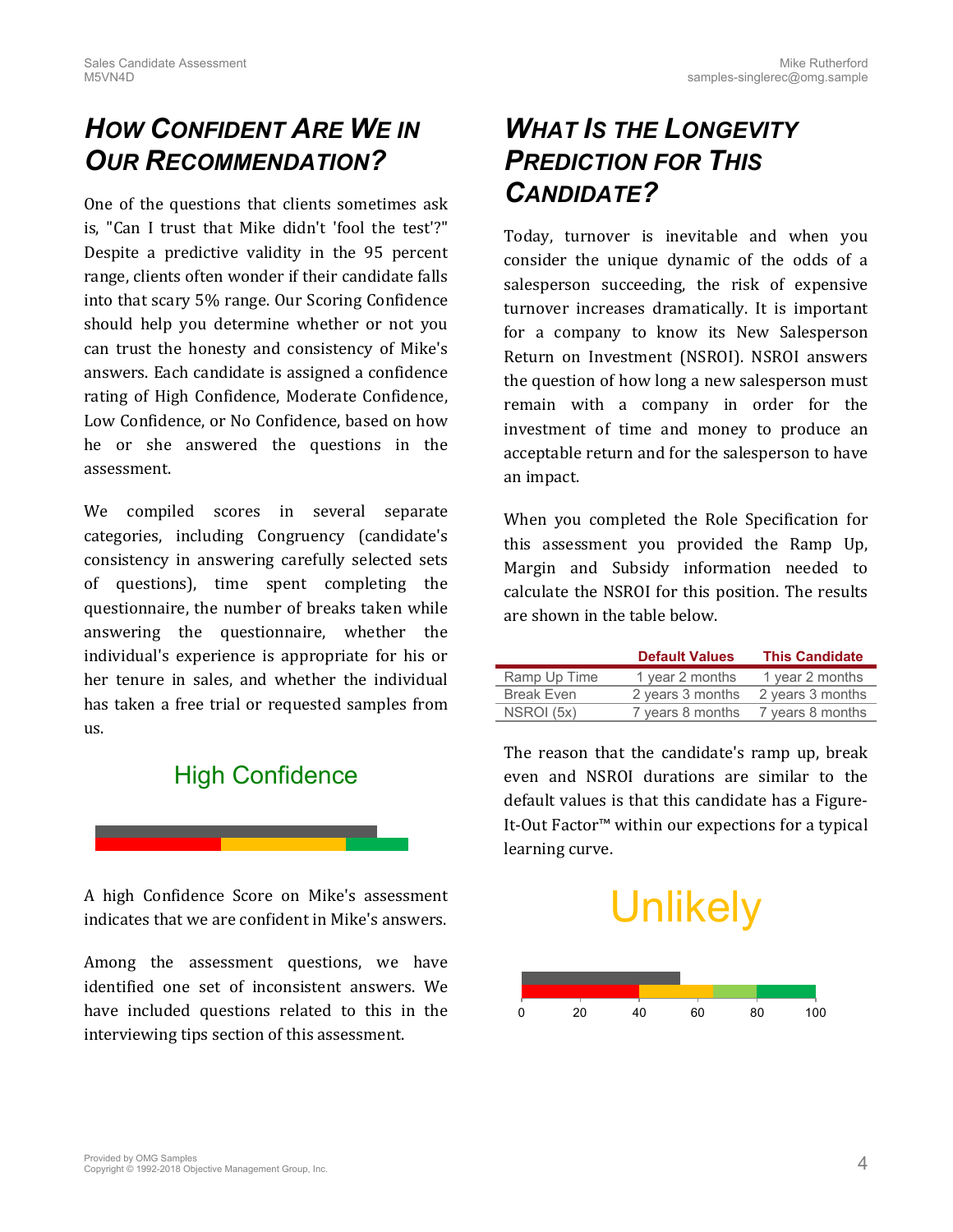Five factors contribute to our longevity prediction. Each factor supports or detracts from the likelihood that a candidate will stay long enough to make the NSROI timeframe. Below is a description of how each of those factors contributes to the overall longevity prediction.

- The candidate's Ramp-Up Skills are within the range that supports longevity.
- The Sales Quotient™ is well outside the range that supports longevity.
- The candidate's years in sales are in the range that supports longevity.
- Your profile calls for closely managing the salesperson which supports longevity.
- Your compensation plan does not support longevity.

### *WHAT SHOULD YOU ASK MIKE DURING THE INTERVIEW?*

We don't advocate interviewing candidates who are not recommended although some managers do this anyway. If you are interviewing such a candidate, use the following interviewing tips to validate Mike's weaknesses. In time, you'll learn to accept the findings at face value without taking the time to conduct an unnecessary interview.

Ask if Mike likes people. From a sales perspective, ask which is more important, making someone happy or getting the business. You'll probably hear either "both" or "making someone happy." This demonstrates need for approval.

Inquire about past or present professional sales training that might account for the high number of positive findings.

Inquire about past selling successes that would support the strong test results.

Ask what Mike thought about the test and listen for any clues that would lead you to believe that Mike "figured it out."

Speak with immediate past employer to verify that performance was exceptional. If you learn that Mike's performance was not exceptional, there is a possibility that the test results for this candidate may not be accurate.

Ask "Why do customers like you?" (Need for Approval)

Ask "Why do customers trust you?" (Need for Approval)

Ask "What could you do to have customers like and trust you more?" (Need for Approval)

In your previous job, much of the business was either call-in or residual yet you hit your numbers. How will you hit your numbers when none of the business comes to you and you have to find the new business yourself?

Check the resume to determine if there is a correlation between the typical tenure at past employers and the low likelihood of being able to retain Mike.

Ask how Mike challenges prospects who want him/her to "call back," given that Mike indicated that there aren't any think it overs and that he/she doesn't make follow up calls.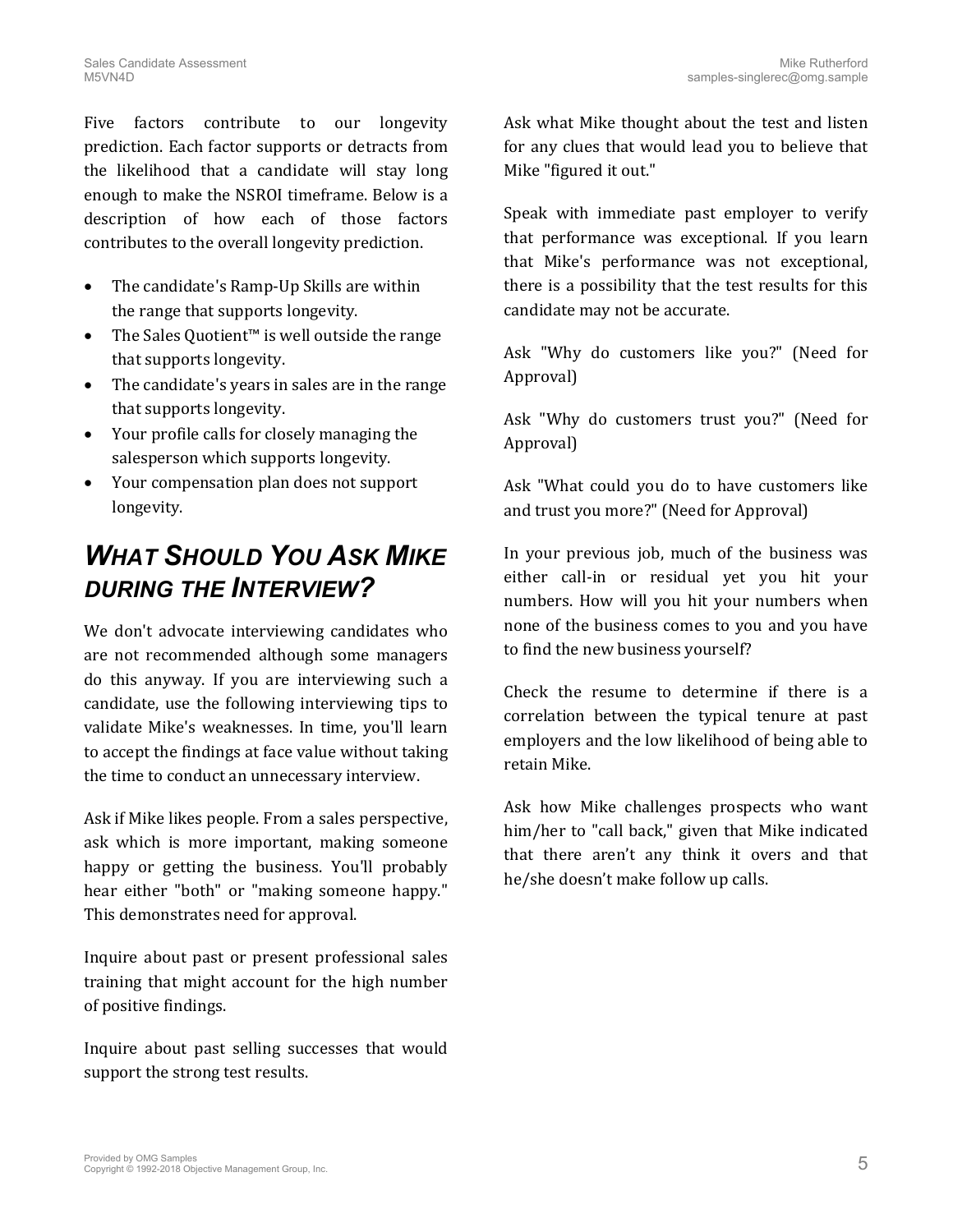### *HOW COMFORTABLE IS MIKE WITH YOUR SALES ENVIRONMENT?*

The following section compares what your company needs Mike to do with what Mike is most comfortable doing.

## 92%

- The candidate has the experience required in your role specification
- The candidate does not have the experience required in your role specification
- $\bigcap$ The candidate has experience that was not required in your role specification

#### **Primary Market**

- 0 Corporate/Industrial
- Ø **Residential**
- $\bigcirc$ Small business/professional
- ∩ Institutional

#### **Prospects by Title**

- Ownership or C Level  $\bf{(i)}$
- $\bigcirc$ Management Level
- 6 Business Users
- $\boldsymbol{\wp}$ **Consumers**

#### **Resistance**

- $\circled{c}$ No resistance
- Ō Very little resistance
- Moderate resistance
- Lots of resistance

#### **Competition**

- Tremendous Competition  $\left( \begin{matrix} \textbf{1} \ \textbf{0} \end{matrix} \right)$ Regular competition
- Occasional competition We are the only game in town

#### **Pricing**

- 0 We are usually higher
- $\bigcirc$ We are usually competitive
	- We are usually lower

#### **Average Order**

- Under \$US1,000 6
- \$US1,000 \$US25,000  $\bigcirc$
- G \$US25,000 - \$US250,000
- Œ Over \$US250,000

#### **Product Sold**

- Custom engineered solutions 6
- $(\bullet)$ Conceptual services
- $\bigcirc$ Products we can demonstrate
- O **Commodities**

#### **Sales Cycle**

- $\bf{(i)}$ A one call close
- $\bigodot$ Two to three calls
- A 3-6 months
	- More than 6 months

#### **Customer Development**

- $\bf{(i)}$ Sell them and move on
- 0 Sell them on a regular basis
- 0 Sell them and renew yearly
- $\odot$ Sell them and service them

#### **Priorities**

- Hunting required  $\bigodot$
- 0 Mostly hunting
- Some hunting required  $\bf (i)$
- No hunting

#### **Closing**

 $\bigodot$ Salesperson will do the closing Salesperson will plant seeds Inside people do the closing Someone else does the closing

#### **Presentations** ∩

- Once to a single decision maker
- $\bf{0}$ Once to a group
- $\boldsymbol{C}$ Multiple times to individuals
	- Multiple times to a group

#### **Product Quality**

- Top of the line Middle of the pack A little behind
- **Different**

#### **Pressure**

- **High** 6 Medium Low
	- None



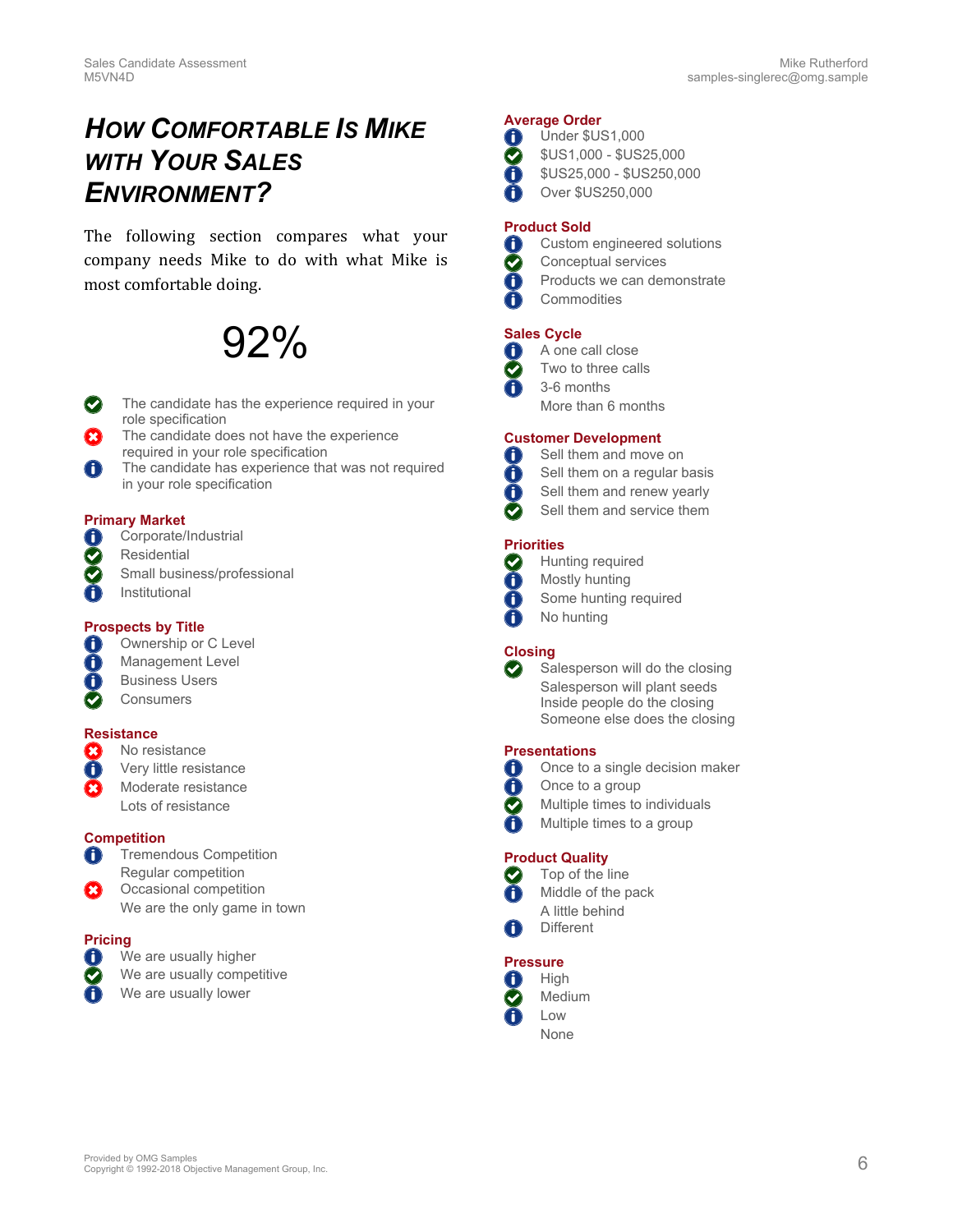#### **Supervision**

- Micro managed
- Closely managed
- 0 Seldom managed
- 0 Not managed

#### **Company**

- Small professional firm  $\blacktriangledown$
- Small to medium sized business 6
- $\bigcirc$ Large business
- Major corporation 6

#### **Compensation**

- $\odot$ All salary
	- Straight commission
- A Mostly salary with some commission
- $\bigcirc$ Mostly commission with some salary

#### **Selling Environment**

- Turbulent and ever changing 6
- 0 Downsizing and turnover
- Rapid growth and expansion  $\boldsymbol{\Omega}$ Very calm and stable

#### **Location**

- $\bm{\odot}$ Out of my office or one staffed by a sales manager
- 6 Out of a branch office without a sales manager
- O Out of a remote or home office without staff

#### **Entrepreneurial**

Have an Entrepreneurial Mindset  $\left(\bigtriangledown\right)$ Not Have an Entrepreneurial Mindset It does not matter

#### **Selling Methods**

- 6 On the phone
- Face to Face  $\bigcirc$
- O At trade shows

#### **Channel**

- Directly to the Customer / Client  $(\blacktriangledown)$ 
	- Through someone who sells to our Customer / Client

#### **Decision Factor**

- are buying what we sell but must choose from whom to buy (Why me?)
- haven't planned to buy what we sell (Why?) 0

#### **Networking**

Social Selling Traditional Networking Either of the above Social Selling AND Traditional Networking These skill sets are not required

#### **Leads**

- We provide all they need 6
- We provide some they need to supplement O)
- $\bigcirc$ We don't provide any - they need to prospect
	- This is an account management position

### *WHAT ARE MIKE'S CURRENT SALES CAPABILITIES?*

Mike's current sales capabilities can be best illustrated by reviewing the graph below.



The graph tells a story that suggests the following capabilities:

**Hunting** - Mike has the attributes necessary for consistent, effective hunting.

**Consultative Selling** - Mike has most of the attributes required for selling consultatively.

**Selling Value** - Mike has most of the attributes required for selling value.

**Qualifying** - Mike has the attributes for effective qualifying.

**Presenting** - Presentation skills are strong.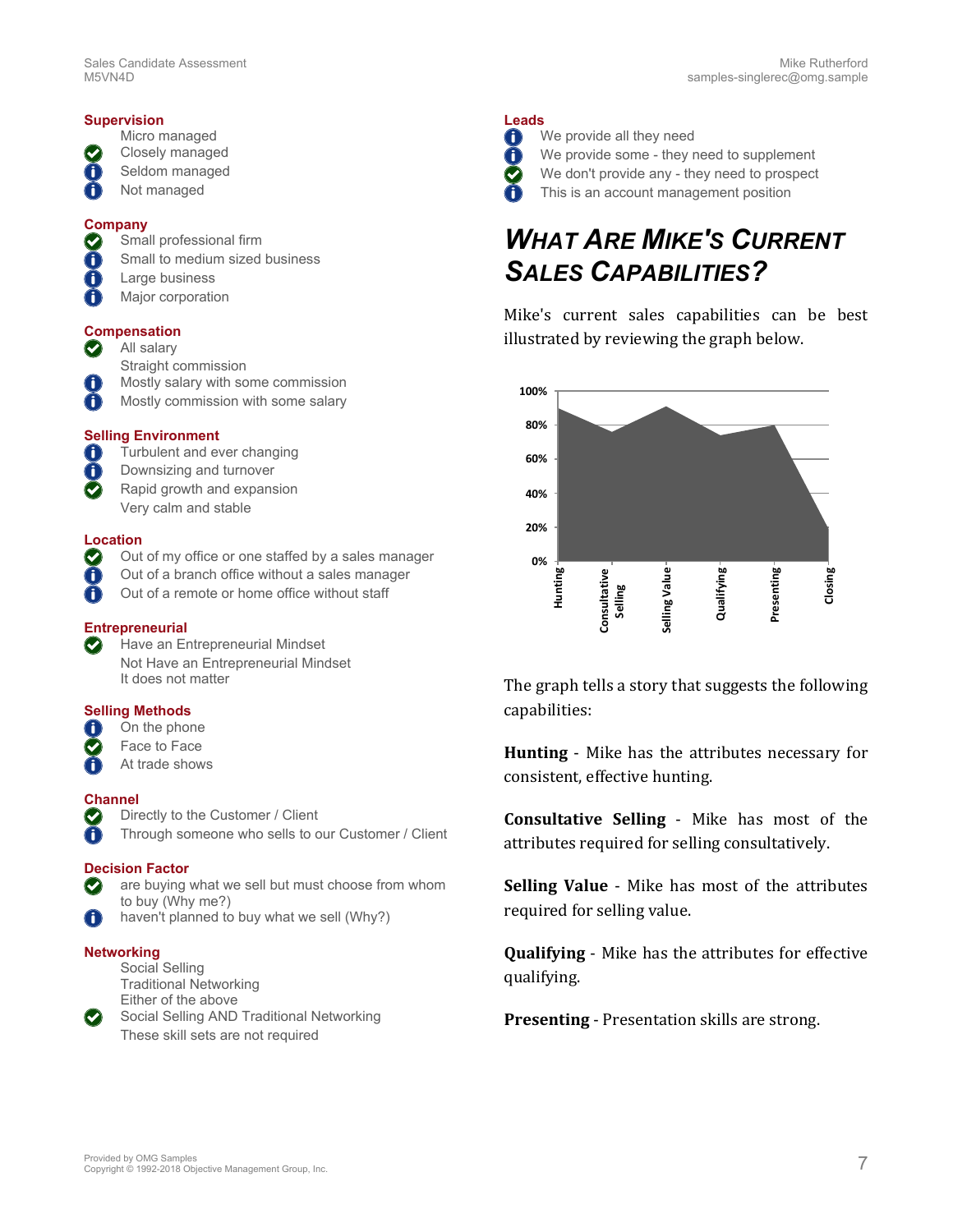**Closing** -Mike has very few of the attributes required for consistent, effective closing. Use this assessment to develop a better understanding of the attribute.

#### **Selling Competencies**

We looked at seven Competencies in all to determine the percentage of attributes in each:

- Hunter
- Consultative Seller
- **Oualifier**
- Closer
- Account Manager
- Farmer
- Sales Posturing

The details of those Competencies are found in other sections of this document where they were used to support our answers and findings. The explanations appear prior to each detailed Competency and provide you with a greater understanding of their meaning.

As we present our data-supported findings and continue answering these important questions, the Competencies will be a consistent part of those answers. While there is much more to sales and selling than skills - strategies and tactics they do represent 50% of the equation. The other 50% is represented by Sales DNA that must support the use of those skills.

It is very important to understand that **salespeople with the right Sales DNA but few skills will always outperform salespeople with good skills but less than desirable Sales DNA**.

#### **Sales DNA**

As we mentioned earlier, sales skills are not the only factors that determine sales capabilities. The overall level of Sales DNA is even more important. When strong, Sales DNA supports a salesperson's ability to execute. Less than desirable Sales DNA hinders the ability to execute skills and process. Sales DNA includes all of Mike's selling-related strengths. Mike's Sales DNA Score, shown below, is comprised of six major strengths that have the greatest impact on sales call performance. Lower numbers represent Sales DNA that will impede a salesperson's performance.





This score suggests that the Sales DNA will have a positive impact on sales effectiveness.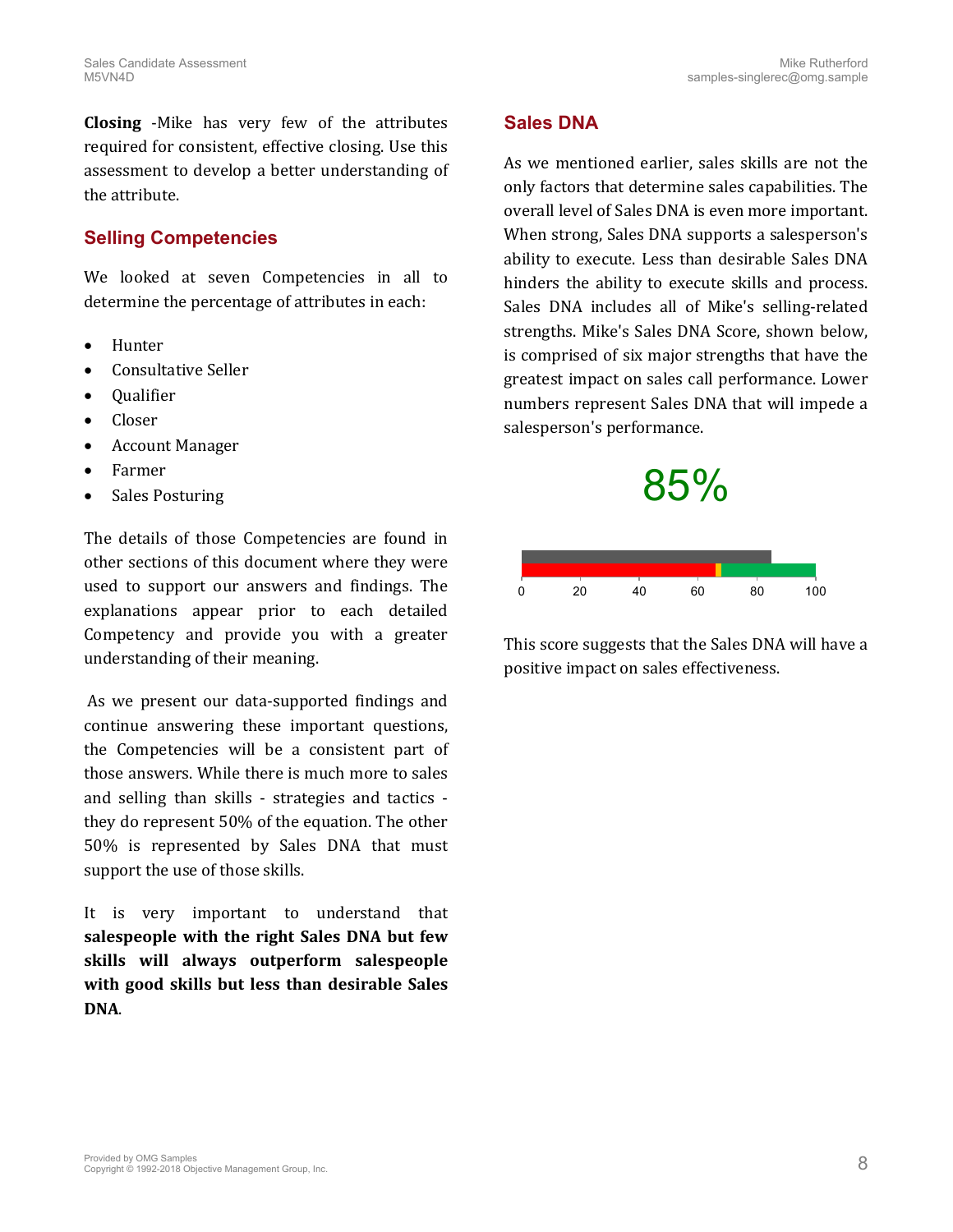#### **Sales Percentile™**

Think of Sales Percentile™ as the overall score on this assessment. It represents a weighted combination of our Sales Core Competencies, expressed relative to the other salespeople we have assessed. A Sales Percentile™ of 90% means that 90% of salespeople we have assessed are weaker, and 10% are stronger.

Only 6% of all salespeople land in the top category – Elite. Another 11% appear in the next category – Strong. 33% of salespeople fall into the Serviceable category. The bottom 50% of salespeople are generally Weak.



#### **Summary of Selling Capabilities**

We have analyzed:

- The specific Competencies
- Sales DNA
- The use and/or execution of a sales process (which appears later in this assessment)

Together, these three elements are the primary sources for determining current sales capabilities.

The overall sales capability score is

**37%** 



The overall sales capability represents how close Mike is to the fullest sales potential. Overall, Mike's selling capability is fair. Sales coaching, along with the appropriate sales training to improve skills and overcome weaknesses, will improve Mike's selling capability over time.

### *HOW MOTIVATED IS MIKE AND HOW CAN MIKE BE MOTIVATED?*

Motivation is as important as ever but today's salesperson is not necessarily motivated by money. Motivation can appear as Intrinsic, Extrinsic, and/or Altrusitic.

Intrinsics tend to be motivated by recognition, fulfillment, satisfaction, enjoyment, love of selling, mastery, or even when they have something to prove to others. They are often more consistent in a longer and more complex sales cycle.

Extrinsics tend to be motivated by money, rewards, toys, vacations, and material things. They are more effective in a shorter and/or more heavily commissioned sales cycle.

Altruistic salespeople are motivated to serve others at a cost to themselves. These salespeople put the customer ahead of their company's needs and requirements.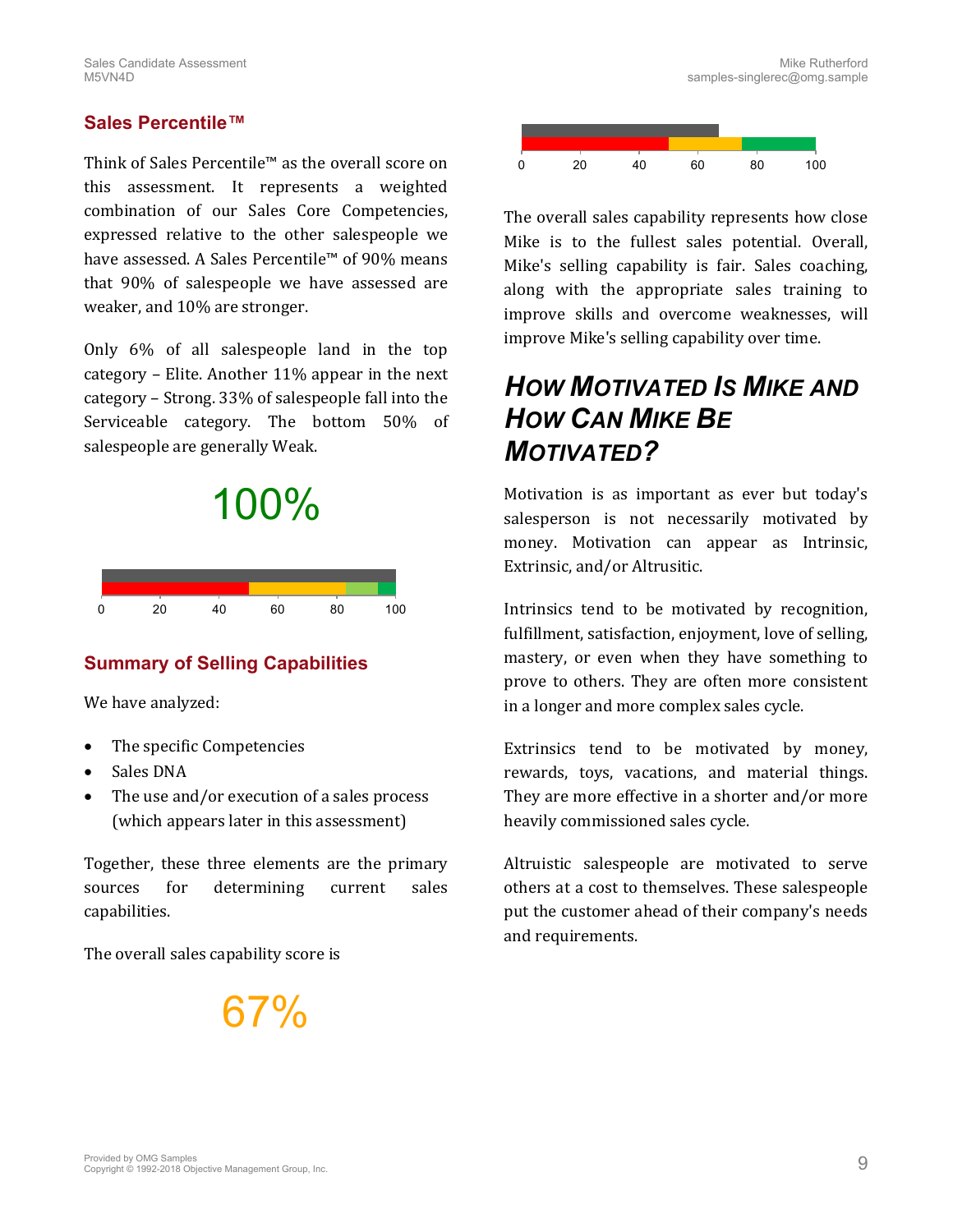Mike's motivation style is:

## Intrinsic



Mike's overall level of motivation is:



Mike may be driven by pride, satisfaction, mastery, achievement, competition, enjoyment, or recognition and could even be motivated to prove others wrong about what could be accomplished.

#### **Desire**

Strong Desire for greater sales success.



### **Commitment**

Strong Commitment towards greater sales success.



### **Motivational Tendencies**

Everyone responds differently to motivation so we thought you might find it useful to learn what Mike will respond to.

#### **Mike prefers**

| Loving to win <b>more than</b> hating to lose        |
|------------------------------------------------------|
| Self-rewarding performance instead of spending money |
| first to create pressure to perform                  |
| Self-pressure instead of being pressured             |
| Self-management instead of being closely managed     |
| Self-competition over competing against others       |
| Satisfaction over recognition                        |

### **Other Factors**

There are several additional important factors that impact overall motivation. While these factors do not influence our recommendation, they are important enough for you to make them conditions that must be met if you choose to offer Mike a position.

#### **Other Factors**

| Enjoyment of Selling             |  |
|----------------------------------|--|
| <b>Personal Goals</b>            |  |
| <b>Meaningful Goals</b>          |  |
| Plan for Reaching Personal Goals |  |
| System to Track Progress         |  |
|                                  |  |

Mike believes that I'm able to live comfortably on my current income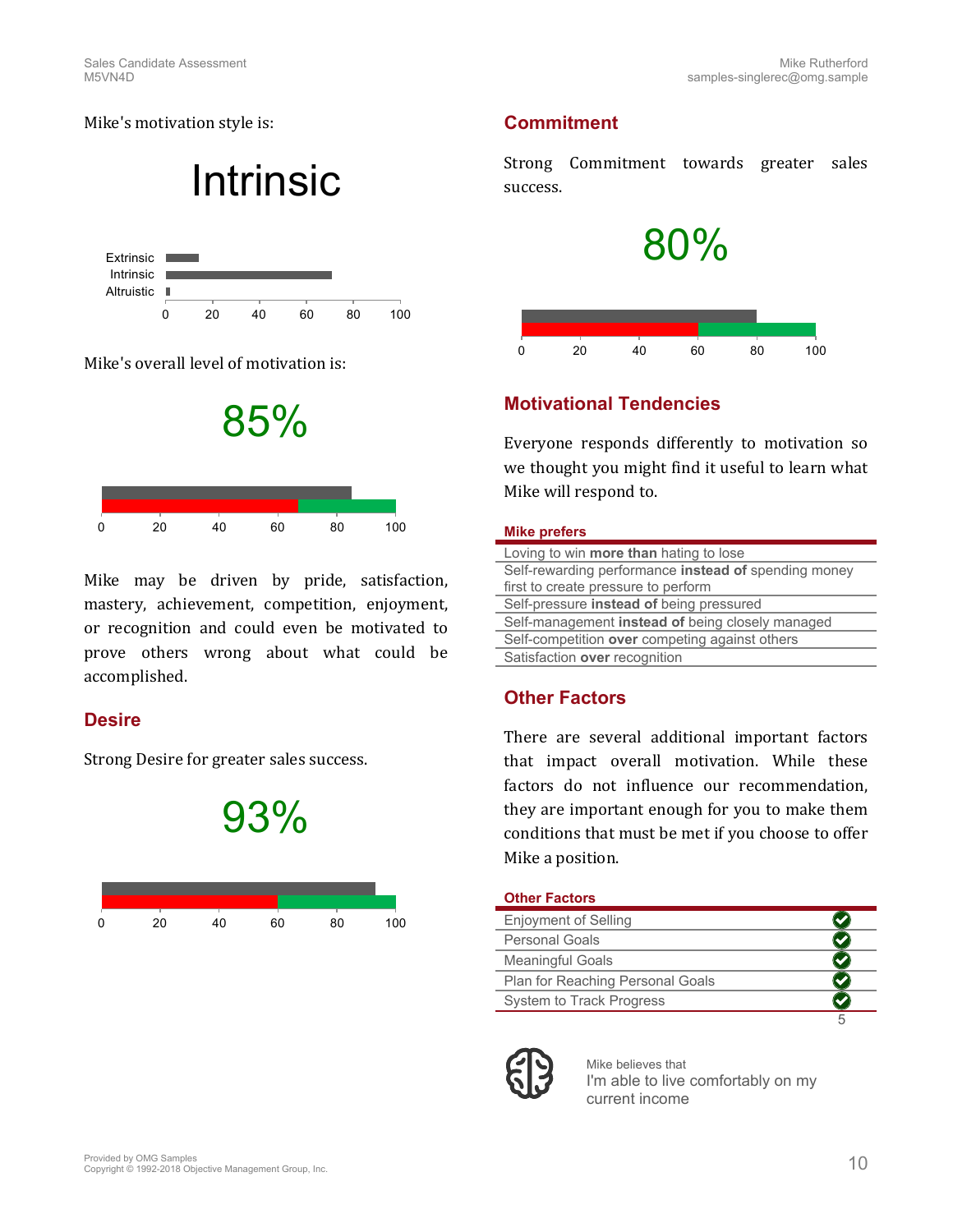### *WILL MIKE GENERATE NEW BUSINESS?*

The Hunter Competency contains the attributes required for successful development of new business. While the overall percentage in this Competency is meaningful, it is less important than certain individual attributes.

Specifically, it is important for salespeople to possess these attributes:

- Prospects Consistently
- Will Prospect
- Has No Need for Approval
- Recovers from Rejection
- Maintains a Full Pipeline

Not a Perfectionist - This may seem like a negative but in the case of hunting, some perfectionists seriously delay making calls until they believe the calls can be perfect.

#### <span id="page-10-0"></span>**The Hunter Competency**

| <b>Will Prospect</b>                           |                       |     |
|------------------------------------------------|-----------------------|-----|
| <b>Prospects Consistently</b>                  |                       |     |
| Prospects via Phone and / or Walk-ins          |                       |     |
| Has No Need for Approval                       |                       | x   |
| <b>Schedules Meetings</b>                      |                       |     |
| <b>Recovers From Rejection</b>                 |                       |     |
| <b>Maintains Full Pipeline</b>                 |                       |     |
| Not a Perfectionist or it Does Not Prevent     |                       |     |
| Prospecting                                    |                       |     |
| <b>Reaches Target Prospect</b>                 |                       |     |
| <b>Gets Referrals from Customers / Network</b> |                       |     |
| Uses Social Selling Tools *                    |                       |     |
| <b>Attends Networking Events</b>               |                       |     |
|                                                | % of Attributes       | 92% |
|                                                | <b>Weighted Score</b> | 90% |

\* The following table provides additional detail regarding Mike's competency with Social Selling tools.

#### <span id="page-10-1"></span>**The Social Selling Competency**

| <b>Connected to Potential Customers/Clients</b> |                       |      |
|-------------------------------------------------|-----------------------|------|
| Generates Leads through Social Selling          |                       |      |
| Well Connected                                  |                       |      |
| Posts/Shares Updates for Visibility             |                       |      |
| Uses LinkedIn                                   |                       |      |
| <b>Uses Twitter for Business</b>                |                       |      |
| LinkedIn Social Selling Index Score             |                       |      |
|                                                 | % of Attributes       | 100% |
|                                                 | <b>Weighted Score</b> | 100% |

#### **Summary**

This is one of the few sales candidates who are both willing to prospect for new business and doing it consistently.

### *WILL MIKE REACH DECISION MAKERS?*

We looked at a number of factors to determine whether Mike is meeting with decision makers and what, if anything, could interfere with that.

<span id="page-10-2"></span>

|  | The Reaching Decision-Makers Competency |  |
|--|-----------------------------------------|--|
|--|-----------------------------------------|--|

| Calling on Actual Decision Maker                         |            |
|----------------------------------------------------------|------------|
| Believes Speaking with Decision Makers Is                |            |
| Required                                                 |            |
| Reaching Decision Maker Is Milestone in Sales<br>Process |            |
| Does Not Need to be Liked                                |            |
| Comfortable with Targeted Decision Maker                 |            |
| Doesn't Begin Sales Process with Buyers                  | ×          |
| Uses Selling Skills to Reach Decision Maker              |            |
| % of Attributes<br><b>Weighted Score</b>                 | 57%<br>35% |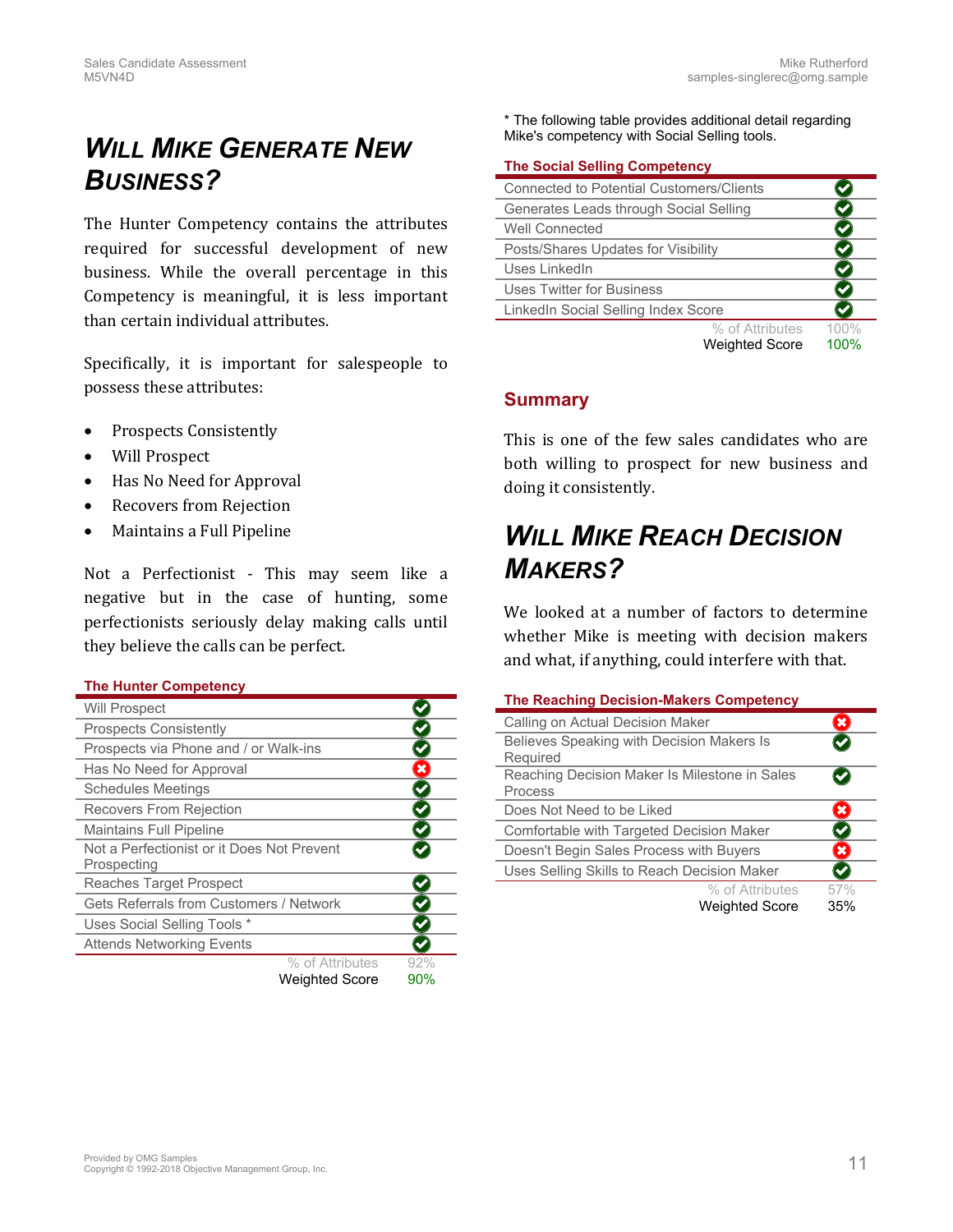Mike still has some room for improvement before mastering the ability to reach decision-makers, but some of the necessary strengths and skills are in place to support the approach. Over time, and when combined with other incremental improvements, developing the ability to achieve this milestone can shorten sales cycles, eliminate competition, increase win-rates and help identify the compelling reasons to buy. Advanced selling skills around strategy and tactics should help Mike reach decision makers more consistently.



Mike believes that I have to call on buyers before I can call on end users or decision-makers

### *WILL MIKE HAVE AN OPTIMIZED SALES CYCLE?*

To answer this question we looked at 11 factors that historically support shorter sales cycles. These factors tend to prevent delayed closings and business lost to competitors. We present the 11 factors as they apply to Mike in the next table.

- Makes Decisions Salespeople that make buying decisions without having to think it over have Sales DNA that supports strategies and tactics to help their prospects make decisions.
- Consultative Seller If salespeople can sell consultatively they can uncover the compelling reason to buy, a motivator that creates urgency and shortens the sales cycle.
- Qualifier If salespeople qualify thoroughly there will be fewer opportunities for premature demos, quotes, proposals, and presentations that lead to delayed closings and lost business.
- Won't Accept Put-Offs The ability to ask a question in response to a put-off can lead to closing more business at the first closing opportunity.
- Doesn't Need to be Liked A salesperson that doesn't need to be liked accepts fewer putoffs because they aren't concerned about asking another question, pushing back, or challenging the prospect.
- Controls Emotions If salespeople do not panic in the heat of battle or become too excited when they hear what they want to hear, they can control the sales process more effectively.
- Able to Discuss Money When salespeople are able to discuss finances they are more likely to uncover the actual budget and confirm the prospect's ability to spend it. That tends to prevent most of the delays blamed on money.
- Rejection Proof When salespeople are unaffected by rejection they are more likely to ask good, tough, timely questions, even when the answer could result in a "no."
- Healthy Skepticism When salespeople have a healthy skepticism, they can avoid happy ears, not mistake put-offs for promises, and have much better sense for determining realistic expectations.
- Supportive Beliefs When salespeople have beliefs that support ideal sales outcomes they are more successful.
- Effective Sales Process When the sales process lends itself to repeatable and desirable results, sales cycles tend to be much shorter while conversion ratios tend to be much higher.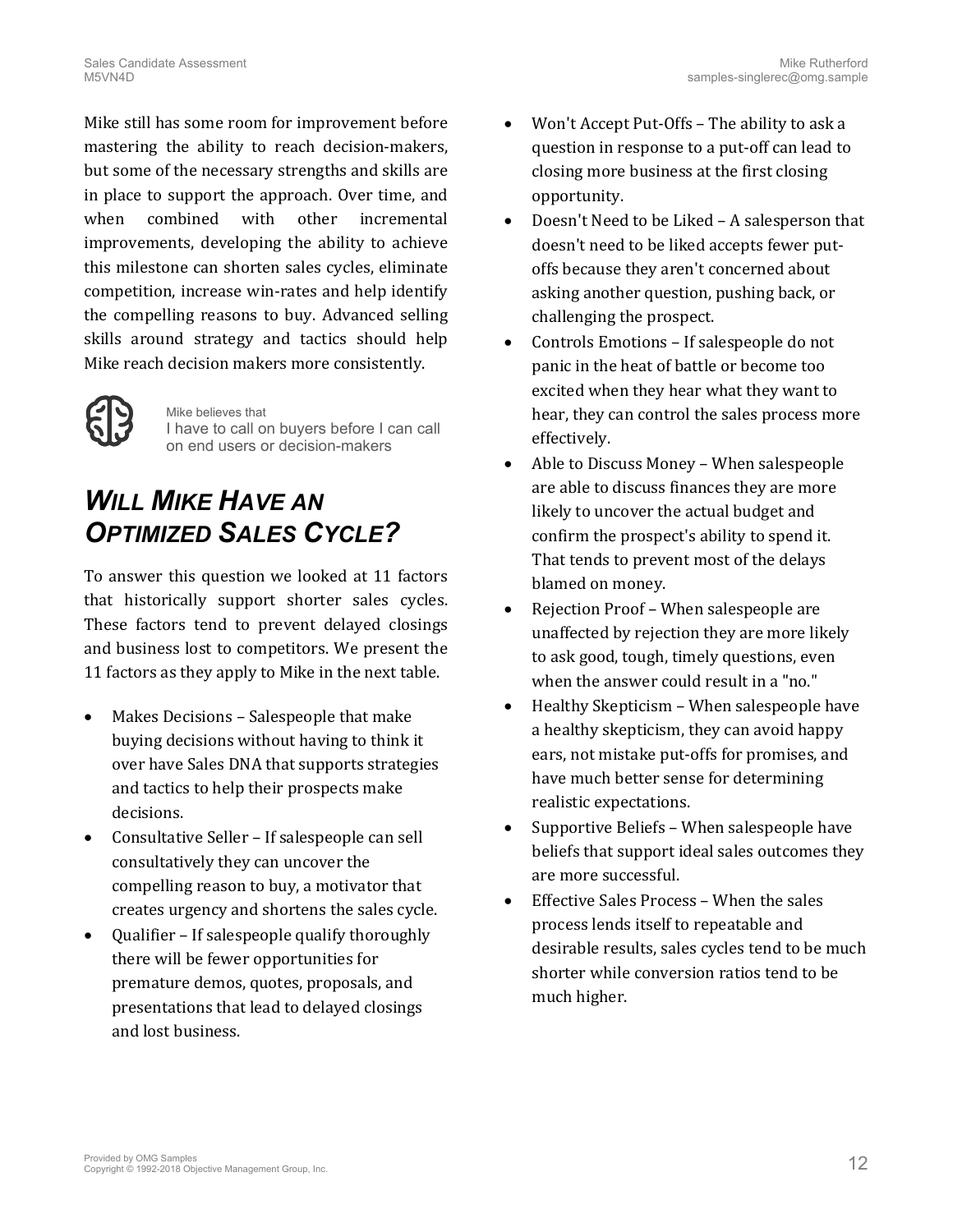#### **Factors**

| <b>Makes Decisions</b>         |  |
|--------------------------------|--|
| <b>Consultative Seller</b>     |  |
| Qualifier                      |  |
| Won't Accept Put-Offs          |  |
| Doesn't Need to be Liked       |  |
| <b>Controls Emotions</b>       |  |
| Able to Discuss Money          |  |
| <b>Rejection Proof</b>         |  |
| <b>Healthy Skepticism</b>      |  |
| <b>Supportive Beliefs</b>      |  |
| <b>Effective Sales Process</b> |  |
|                                |  |

#### **Summary**

Mike has a moderate percentage of the 11 factors that support a shorter sales cycle.



Mike believes that I need to educate my prospects

### *CAN MIKE SELL CONSULTATIVELY?*

#### **The Consultative Seller**

Selling has changed dramatically since 2008. The biggest changes are that:

- It's more difficult to reach prospects
- Prospects do not have time to meet
- There is much greater resistance
- Salespeople tend to be invited in later in the sales cycle
- There is far more price sensitivity
- Prospects are more cautious and conservative on what they spend their money
- There is greater need to differentiate

Consultative Selling is an approach that helps salespeople deal with the issues listed above. It is the most misunderstood term in all of sales with most people believing that a salesperson must ask questions, identify an issue and present a solution. This isn't entirely wrong, but it does fall short of the intended meaning, and most salespeople aren't actually selling this way. Instead, they have some prepared questions, ask some of them, and when a question leads to an issue, they begin to talk about a solution.

When Consultative Selling is properly executed it can help a salesperson differentiate, sell value, and sometimes be viewed as a Trusted Advisor. This can only occur after a salesperson has asked enough questions (dozens) to go as wide and deep as possible, leading to a discussion of issues, opportunities, implications, the people they affect, and potential outcomes. As much as consultative selling relies on highly developed questioning skills, equally well-developed listening skills are an even more important component.

#### <span id="page-12-0"></span>**The Consultative Seller Competency**

| Able to Stay in the Moment         |                       |                           |
|------------------------------------|-----------------------|---------------------------|
| Uncovers Compelling Reasons to Buy |                       |                           |
| Able to Listen/Ask with Ease       |                       |                           |
| <b>Asks Enough Questions</b>       |                       |                           |
| <b>Asks Great Questions</b>        |                       |                           |
| Will Build Trust                   |                       | $\pmb{\times}$            |
| Able to Ask Tough Questions        |                       | $\pmb{\times}$            |
| <b>Takes Nothing for Granted</b>   |                       |                           |
| Appropriate Amount of Patience     |                       | ×                         |
| Understands How Prospects Will Buy |                       |                           |
| Develops Strong Relationships *    |                       | $\pmb{\times}$            |
| Presenting at Appropriate Times    |                       |                           |
| <b>Healthy Skepticism</b>          |                       | $\boldsymbol{\mathsf{x}}$ |
|                                    | % of Attributes       | 62%                       |
|                                    | <b>Weighted Score</b> | 76%                       |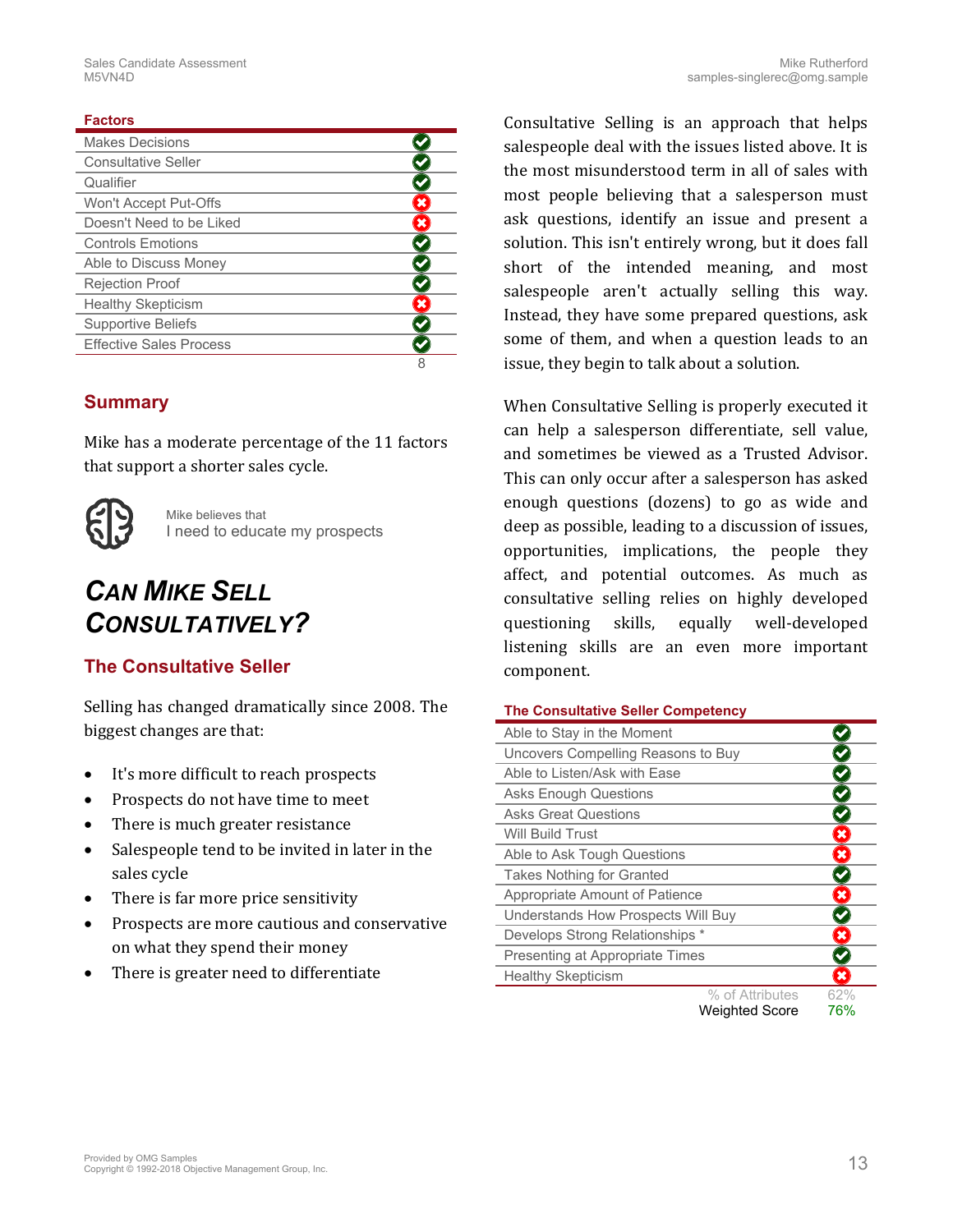\* The following table provides additional detail regarding how quickly Mike develops relationships.

#### <span id="page-13-0"></span>**The Relationship Building Competency**

| Quickly Develops Rapport                       |     |
|------------------------------------------------|-----|
| Relationship Is Key Factor in Winning Business | ×   |
| Develops Strong Relationships over Time        |     |
| <b>Customers Follow to New Companies</b>       |     |
| Believes That Making Friends Is Single         | ×   |
| <b>Greatest Asset</b>                          |     |
| <b>Is Extroverted</b>                          |     |
| % of Attributes                                | 50% |
| <b>Weighted Score</b>                          | 45% |

#### **Summary**

Mike has more attributes in place for consultative selling than we usually observe. While there is still room for improvement, it lays a nice foundation, and with the aid of advanced selling skills training and coaching, Mike will be able to master the consultative approach.



Mike believes that It's not OK to confront a prospect

### *WILL MIKE SELL VALUE?*

When salespeople feel that they need a more competitive price or the lowest price in order to win the business, the chances are quite good that they aren't effectively selling the value. In order to determine whether this candidate can more effectively sell value, we looked at a number of factors, including:

- Learns Why Prospects Will Buy A salesperson's ability to uncover a prospect's reasons to buy helps the salesperson discover the true value in the opportunity.
- Focused on Value over Price When salespeople buy value rather than seek out the lowest price they are more likely to be effective at selling value. Salespeople who are price shoppers have the most difficulty upholding margins, creating and selling value, and competing against lower priced competitors.
- Comfortable Discussing Money When a salesperson is uncomfortable having a financial discussion, it may have a significant, negative impact on any opportunity when the prospect lacks the funding or doesn't see the value in the offering.
- High Threshold for Money A salesperson with a High Money Threshold should be able to ask for a lot of money (not to be confused with Able to Discuss Money) without concern for the amount being "a lot" to them personally.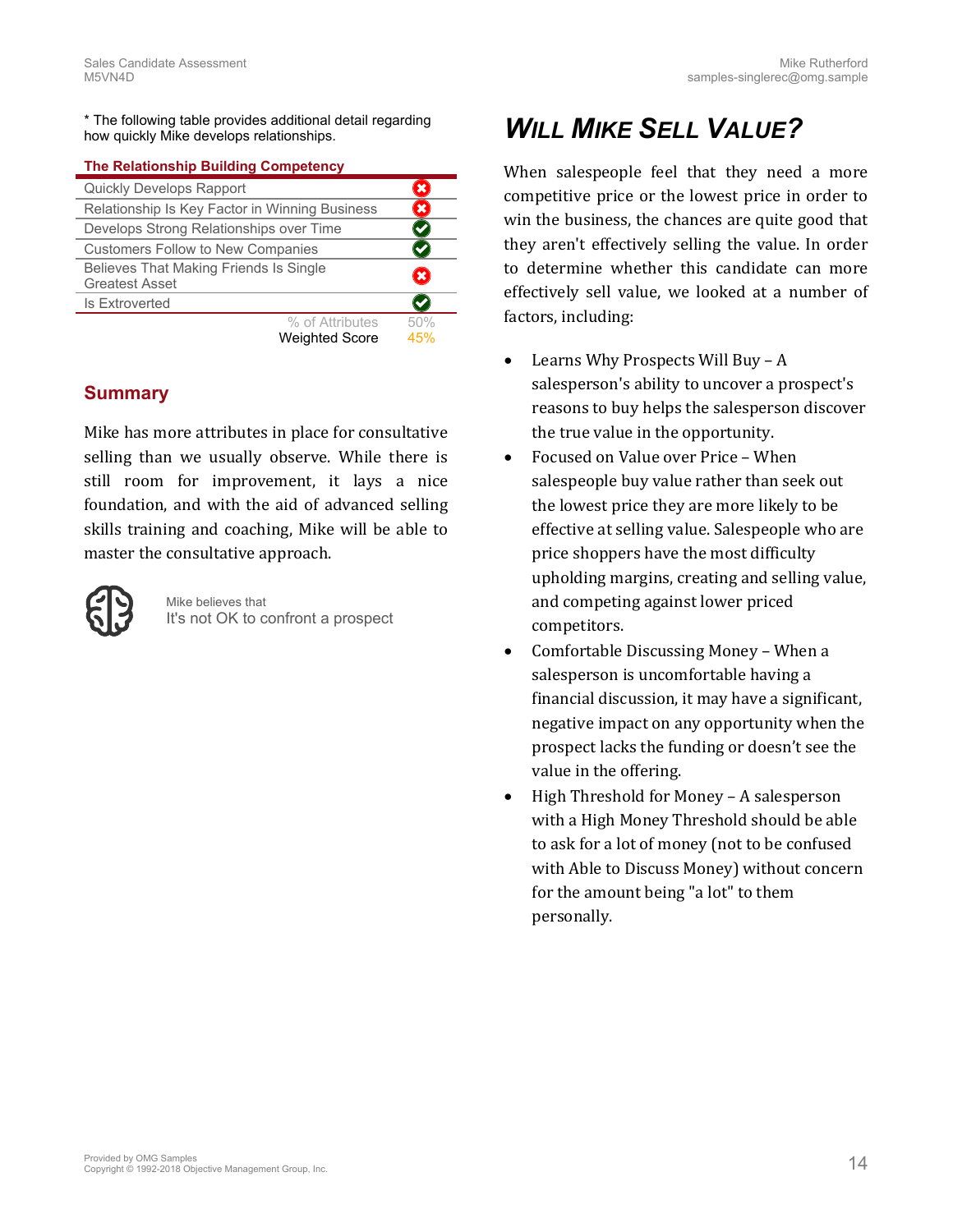#### <span id="page-14-1"></span>**The Selling Value Competency**

| Focused on Value over Price          |     |
|--------------------------------------|-----|
| <b>Comfortable Discussing Money</b>  |     |
| <b>High Threshold for Money</b>      |     |
| Attempts to Sell Value               |     |
| Sales Process Supports Selling Value |     |
| Learns Why Prospects Will Buy        |     |
| Doesn't Need Approval                | ×   |
| <b>Asks Great Questions</b>          |     |
| <b>Asks Enough Questions</b>         |     |
| <b>Avoids Making Assumptions</b>     |     |
| <b>Quickly Develops Rapport</b>      | ×   |
| Not Compelled to Quote               | ×   |
| % of Attributes                      | 75% |
| <b>Weighted Score</b>                | 91% |

#### **Summary**

Mike is a value seller, and the most important element to selling value – the way Mike buys value - is in place.

### *WILL MIKE CLOSE EFFECTIVELY?*

#### **The Closer Competency**

The Closer Competency helps us to understand whether or not Mike has the attributes that will help to convert qualified opportunities at the time they become closable. Some opportunities close later than expected because they were not closed at the first closing opportunity.

While the Closer Competency explains what Mike is capable of accomplishing **at** closing time, closing has much more to do with factors that precede the closing step of the sales process, most of which we have already discussed:

- Consultative selling skills
- Qualifying Skills
- Sales process (later in the document)
- Sales Posturing Skills (See the next table for the details)

#### <span id="page-14-0"></span>**The Closer Competency**

| Gets Prospect To Agree To Make a Decision |                       |     |
|-------------------------------------------|-----------------------|-----|
| Will Meet with the Decision Maker         |                       | ×   |
| Will Find a Way to Close                  |                       | ×   |
| Not Likely to Take "Think it Overs"       |                       |     |
| Unlikely to be Derailed by Put-Offs       |                       | ×   |
| Appropriate Amount of Patience            |                       | ×   |
| <b>Closing Urgency</b>                    |                       | ×   |
| Isn't Hoping to be Liked                  |                       | ×   |
| Will Stay in the Moment at Closing Time   |                       |     |
| Won't Make Inappropriate Quotes           |                       | ×   |
|                                           | % of Attributes       | 20% |
|                                           | <b>Weighted Score</b> | 19% |

#### **Sales Posturing**

Although sales effectiveness is typically measured by revenue, there is more to selling than the end result. All too frequently the end result is simply a sum of its parts, a bi-product of a salesperson's motivation, determination, strengths, skills, competencies, strategies, tactics and posturing.

The next table shows the qualities that support effective posturing and whether Mike is able to effectively position your products, services, and company and make a memorable first impression.

A yellow flag indicates that Mike is neither strong nor weak in that particular quality.

#### <span id="page-14-2"></span>**The Sales Posturing Competency**

| Good Self-Image                                        |   |
|--------------------------------------------------------|---|
| <b>Quickly Develops Rapport</b>                        |   |
| Sales Optimism                                         |   |
| <b>Sales Assertiveness</b><br>(Consistently Assertive) |   |
| Sales Empathy                                          |   |
| Appropriate Amount of Patience                         | × |
| <b>Will Build Trust</b>                                |   |
| Emphasizes Listening over Talking                      |   |
| <b>Healthy Skepticism</b>                              |   |
|                                                        |   |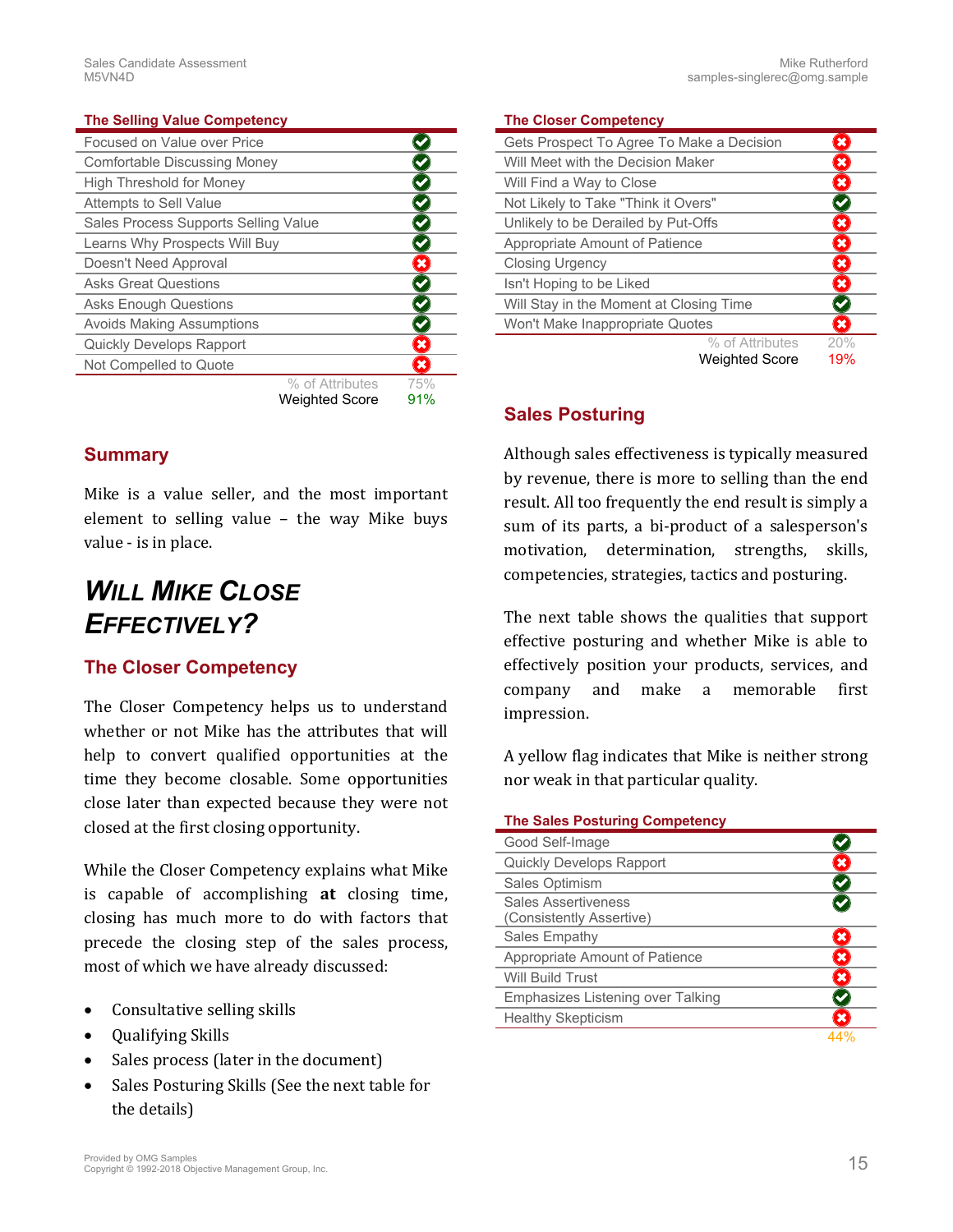#### **Presenting**

We look at presenting in a way that might be different from how you have historically viewed it. Today's modern salesperson should sell consultatively and present solutions to fully qualified prospects. Most salespeople fail to do that, presenting far too early in the sales process. The following table shows whether or not Mike is presenting at the right time, to the right people, and for the right reasons. We also show whether or not Mike is overly presentation-minded by identifying Mike's presentation tendencies, or the degree to which Mike relies on presentations to sell.

#### <span id="page-15-0"></span>**The Presentation Approach and Context Competency**

| Emphasizes Listening over Talking         |                |
|-------------------------------------------|----------------|
| Able to Minimize Talking about Company    |                |
| <b>Products or Solutions</b>              |                |
| Not Compelled to Present                  | $\mathbf x$    |
| Not Overly Reliant on Educating and       |                |
| Presenting                                |                |
| Does Not Believe Presenting Equates to    |                |
| <b>Controlling the Sales Process</b>      |                |
| Does Not Believe Making A Proposal is the |                |
| Most Important Part of the Sales Process  |                |
| Not Compelled to Propose or Quote         | $\pmb{\times}$ |
| <b>Asks Enough Questions</b>              |                |
| <b>Takes Nothing for Granted</b>          |                |
| % of Attributes                           | 78%            |
| <b>Weighted Score</b>                     | 80%            |

### **Combined Impact of Competencies**

This table shows the combined impact of the factors that affect closing.

#### **Factors**

| Sales Process              |  |
|----------------------------|--|
| <b>Consultative Seller</b> |  |
| <b>Selling Value</b>       |  |
| Qualifier                  |  |
| Presenting                 |  |
| Closer                     |  |
|                            |  |

#### **Summary**

Mike has the elements in place to be an effective closer.

### *DOES MIKE FOLLOW AN EFFECTIVE SALES PROCESS?*

It is of the utmost importance to have a customized, milestone-centric sales process. Without it, so much time can be wasted with a given prospect in a particular sales cycle when crucial milestones are unknowingly skipped. An effective process assures consistent, favorable outcomes and generally prevents salespeople from wasting their valuable time on opportunities that are unlikely to close, especially when sales cycles are long. Without a doubt, a powerful sales process with clearly defined milestones provides more consistent, predictable and profitable results.

#### <span id="page-15-1"></span>**The Milestone-Centric Sales Process Competency**

| <b>Follows Stages and Steps</b>         |                       |     |
|-----------------------------------------|-----------------------|-----|
| Process Has Most Key Milestones         |                       |     |
| Process Has Adequate Sequence           |                       |     |
| <b>Consistent and Effective Results</b> |                       |     |
| Little Wasted Time                      |                       |     |
| Has and/or Follows an Effective Process |                       |     |
| Uses an Effective Approach              |                       |     |
| Relationship-Based                      |                       |     |
| CRM Savvy *                             |                       |     |
| <b>Strategic Use of Sales Scorecard</b> |                       |     |
|                                         | % of Attributes       | 90% |
|                                         | <b>Weighted Score</b> | 95% |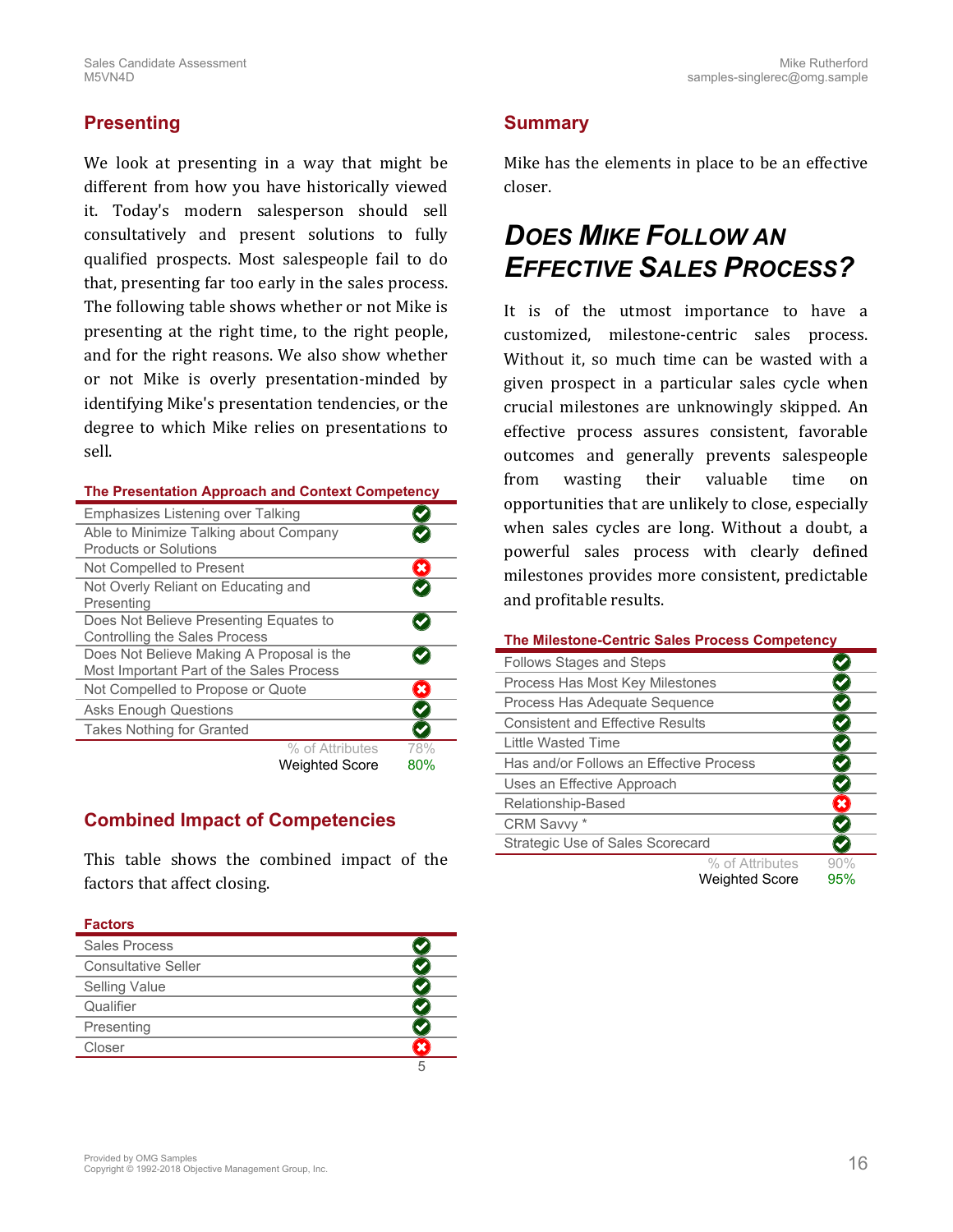\* The following table provides additional detail regarding Mike's CRM familiarity and usage.

#### <span id="page-16-0"></span>**The CRM-Savvy Competency**

| Lives in CRM                                     |                              |
|--------------------------------------------------|------------------------------|
| <b>Embraces CRM</b>                              |                              |
| Updates Account Information at Least Daily       | ×                            |
| Tracks Milestones Met in Sales Process           |                              |
| Notates All Conversations                        |                              |
| <b>Currently/Typically Uses CRM</b>              |                              |
| <b>Competent CRM User</b>                        |                              |
| Has Experience with Multiple CRM<br>Applications |                              |
|                                                  | % of Attributes<br>75%       |
|                                                  | 80%<br><b>Weighted Score</b> |

As mentioned previously, Mike has an effective sales process in place. Below you'll find the factors that contribute to Mike's effective use of sales process.

#### **Factors**

| Control of the Sales Process                |  |
|---------------------------------------------|--|
| Avoids Wasting Time with Ungualified        |  |
| Prospects                                   |  |
| Avoids Purchasing at Start of Sales Process |  |
| Uncovering the Budget                       |  |
| Appropriate Follow-Up                       |  |
|                                             |  |

### *WILL MIKE'S SALES FORECASTS BE ACCURATE?*

The pipeline is a commonly used term for the flow of opportunities being pursued by you. New opportunities enter the pipeline and sold or lost opportunities exit the pipeline. It is a very simple concept with major implications. The pipeline can be represented as a useless spreadsheet or it can be the single most important predictor of success in the entire business.

If the pipeline is the most important predictor of future business success, then how does Mike measure up in that area?

The Qualifier Competency helps us to understand how thoroughly Mike qualifies opportunities. Here, the percentage is an accurate guide to how well, how often and how effectively Mike is qualifying. Remember, this Competency has a tremendous impact on the accuracy of the pipeline and forecast.

#### **The Qualifier Competency**

#### <span id="page-16-1"></span>**The Qualifier Competency**

| Meets with Decision Maker                  |     |
|--------------------------------------------|-----|
| <b>Uncovers Actual Budget</b>              |     |
| <b>Will Discuss Finances</b>               |     |
| Knows decision-making Process              |     |
| Handles High-Ticket Pricing OK             |     |
| Doesn't Let Being Liked Get in the Way     | ×   |
| Able to Stay in the Moment                 |     |
| Self-Limiting Beliefs Won't be an Obstacle |     |
| Knows Why They Would Buy                   |     |
| Asks about Everything                      |     |
| Not Vulnerable to Competition              | ×   |
| % of Attributes                            | 73% |
| <b>Weighted Score</b>                      | 74% |

#### **Summary**

Based on Mike's strong qualifying competency it is reasonable to believe that the pipeline and forecast will be equally predictive and accurate.

### *WILL MIKE EFFECTIVELY NEGOTIATE CONTRACTS?*

The Negotiator Competency includes the skills that are suitable for negotiating the terms of a deal or contract.